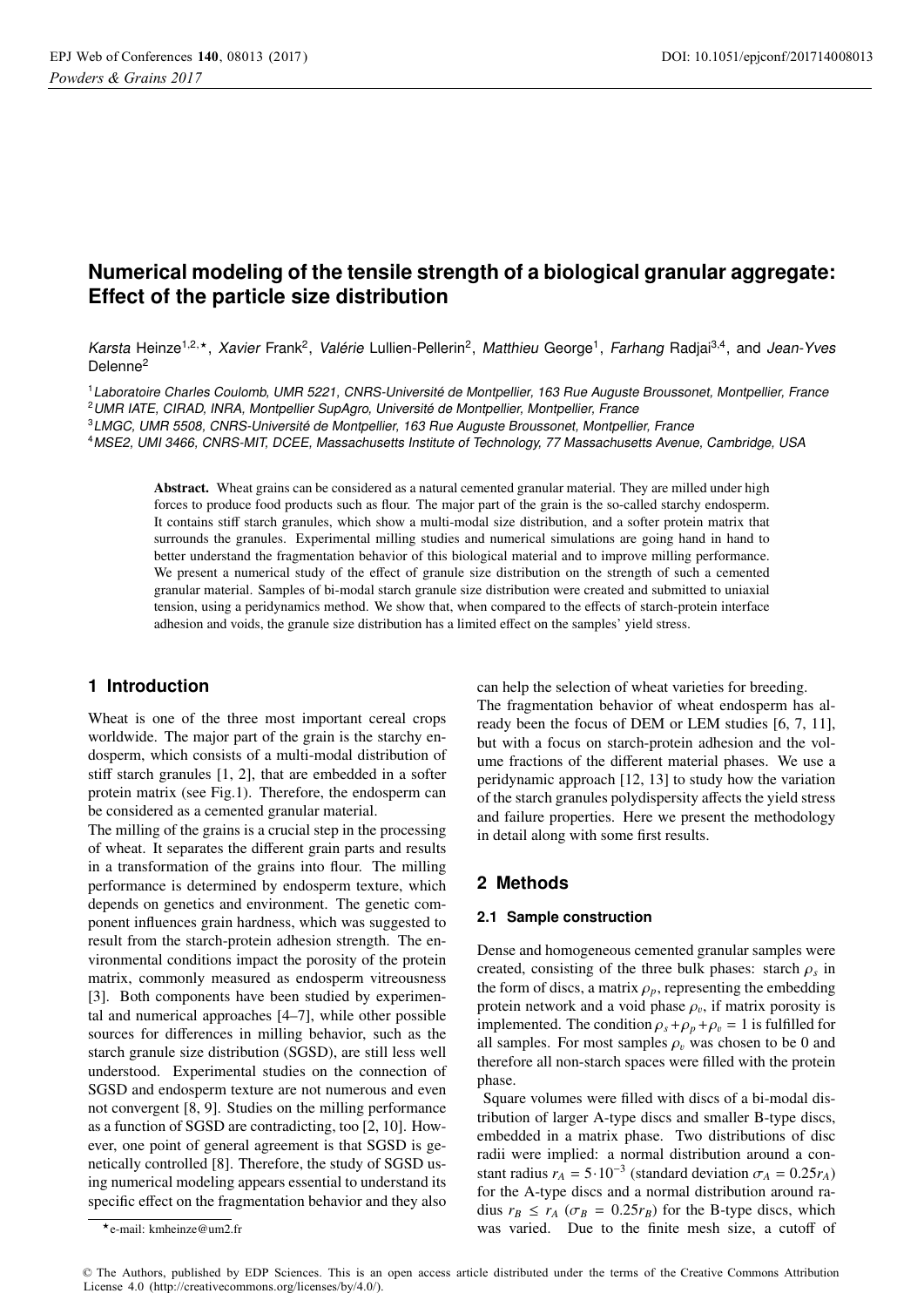

Figure 1. SEM image of a sectioned wheat endosperm, showing the dense packing of starch granules. Scale bar: 30μ*<sup>m</sup>*

 $c_{A,B}^{+,-} = r_{A,B} \pm 1.5 \sigma_{A,B}$  had to be applied to avoid the occur-<br>rence of very small discs, which could not be meshed sufrence of very small discs, which could not be meshed sufficiently. Consequently, the smallest allowed grain would be meshed by about 10 nodes along the diameter.

In the first step, a square box of the area  $A_{box} = 900 * (\pi r_A^2)$ <br>and length  $I = \sqrt{4}$ , was filled with A-type discs using and length  $L = \sqrt{A_{box}}$  was filled with A-type discs using a Fast Poisson Disc Sampling (FPDS) method [14]. The first disc with a random radius within the normal distribution around  $r_A$  was placed at a random position within the box. Then a high number of preliminary discs with random radii within the distribution around  $r_A$  were randomly placed in the periphery of the already existing disc. All preliminary discs were tested consecutively for overlap with the existing discs within a limited distance. If no such overlap exists, the preliminary disc was permanently placed into the sample volume. Additionally, a minimum distance *dmin* between the discs was required. The steps of randomly selecting a disc from the sample box, creating preliminary discs and checking for overlap were repeated. If after a finite number of iterations, no more discs could be permanently placed, the box was regarded as being filled. In the second step, smaller discs with a random radius following the distribution around radius  $r_B$  were placed into the free spaces remaining in-between the bigger discs. The same FPDS approach as for the A-type discs was used, only that no minimum distance between discs was required and which therefore enabled a dense packing of discs.

Samples with fixed radius  $r_A$  and different radii  $r_B$  were created to investigate the effect of varying B-type disc radius on the mechanical properties. The radius  $r_B$  was varied from  $r_B = 0.2r_A$  to  $r_B = r_A$  in steps of 0.1 $r_A$ . The resulting nine different radius ratios  $\mathcal{R} = r_B/r_A$  were therefore [0.2, 0.3, 0.4, 0.5, 0.6, 0.7, 0.8, 0.9, 1.0]. For every radius ratio  $R$  five independent samples were created.

An increase in  $r_B$  inevitably resulted in a different disc packing, including a significant change in the number of A- and B-type discs and the total number of discs. Therefore, the sole parameter that was chosen to be kept constant between samples was the ratio of total area occupied by A-type discs to total area occupied by B-type discs:

$$
\mathcal{A} = \sum_{ng_A} (\pi r_A^2) \bigg| \sum_{ng_B} (\pi r_B^2) \tag{1}
$$



**Figure 2.** The schematic of an A-type disc of radius  $r_A$  surrounded by B-type discs of radius  $r_B$  illustrates the calculation of the area ratio to be  $\mathcal{A} = 1.59$ .

*<sup>n</sup>*g*<sup>A</sup>*,*<sup>B</sup>* being the respective total number of discs per type. To define the constant  $A$  we assumed a coverage with Btype discs of 83% of a perimeter with the radius  $r_{equ} = r_A +$  $r_B$  around one A-type disc for  $\mathcal{R} = 0.2$  in two dimensions. An illustrating scheme is shown in Fig.2. This coverage allowed some "sharing" of B-type discs between different A-type discs. The number of B-type granules  $n_B$  that cover 83% of the perimeter was estimated by

$$
n_B = 0.83 \frac{2\pi r_{equ}}{2r_B} = 0.83\pi \left(1 + \frac{r_A}{r_B}\right)
$$
 (2)

From equation (1) and (2) it follows that

$$
\mathcal{A} = \frac{\pi r_A^2}{n_B \pi r_B^2} = \frac{1}{0.83\pi} \frac{r_A^2}{(r_A r_B + r_B^2)}
$$
(3)

For  $\mathcal{R} = r_B/r_A = 0.2$  it follows that  $\mathcal{A} = 1.59$ . This value was kept constant for all samples, while  $r_B$  was varied. To guarantee homogeneous packing along with a constant  $\mathcal A$ a sufficient number of B-type discs was needed to fit in the spaces between the A-type discs. Therefore, the minimum distance *dmin* between A-type discs was increased along with an increasing  $r_B$ . Iterations of a step-wise increase of *dmin* were implied in the disc packing computations, until the required area ratio  $A = 1.59$  was met for every R.

With a limited computation power and time, FPDS was able to achieve dense, but not the densest possible packing of discs. Therefore, a classical Discrete Element Methods (DEM) approach [11] was used to apply a slight compression over 100.000 time steps of 10−<sup>4</sup> *s*. The contact law of a classical linear spring-dash pot model was used with the relation of normal stiffness of the granules  $k_n$  to the confining pressure *P* being  $\frac{k_n}{P} \approx 10^4$ . As a consequence the overlap of the rigid granules during the compression was smaller than the size of the applied mesh [15]. Coulombs law of friction was applied with the sliding friction coefficient  $\mu = 0.3$  to avoid segmentation of the small granules towards the lower sample border. The confining pressure was set to achieve maximum dense packing and the number of time steps was chosen sufficiently high to result in a mechanical equilibrium. Finally, all free spaces that were not occupied by discs of type A or B, were considered to be filled with matrix ( $\rho_v = 0$ ). A square box of the length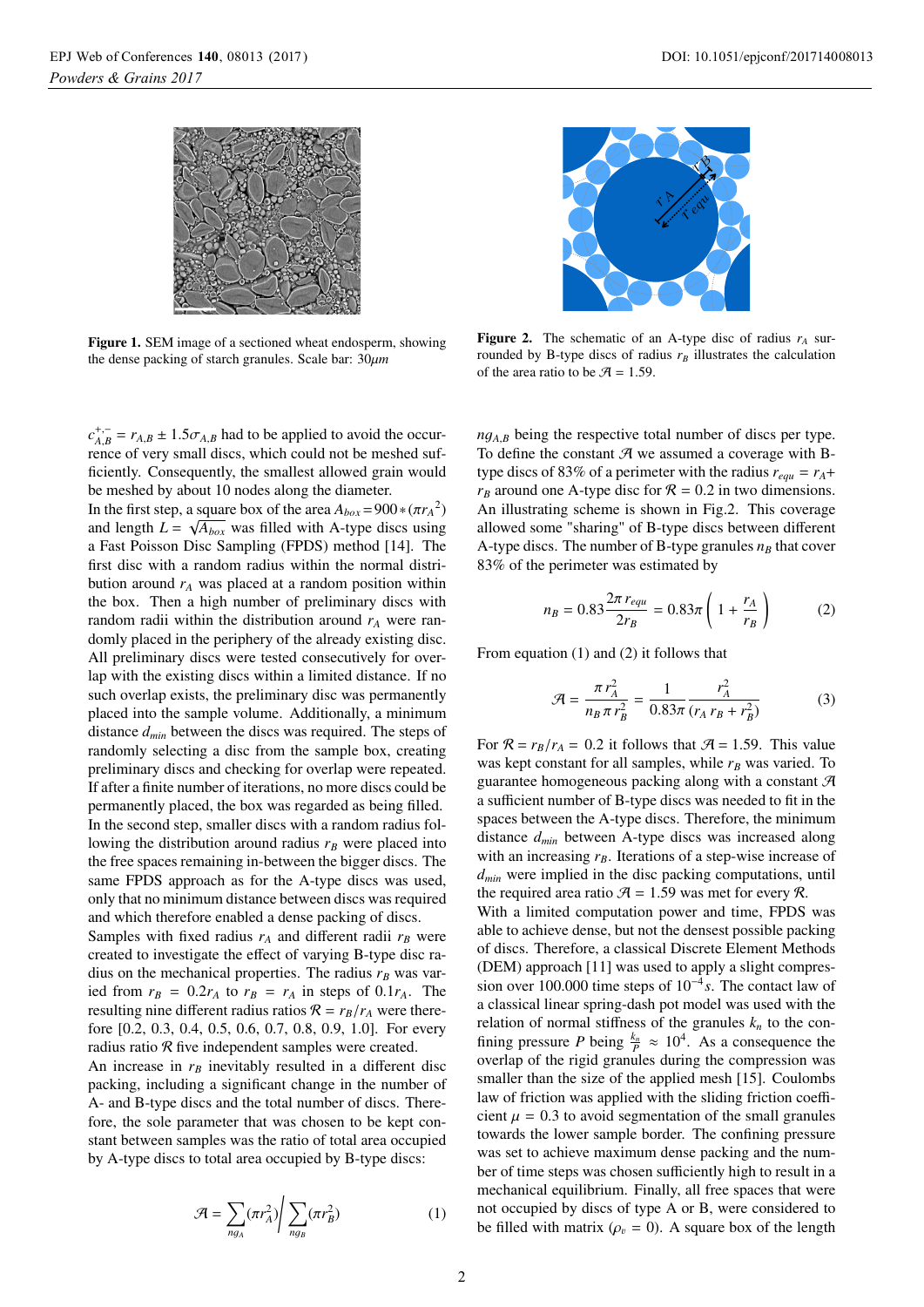$l_{x,y}$  = 24  $r_A$  = 0.12 was cropped out of the center of the sample box to avoid boundary effects. Examples for five different samples with increasing  $R$  are shown in Fig.3.

For  $\mathcal{R} = 0.2$  a sub-series of tests was carried out on microstructures containing void spaces ( $\rho_v > 0$ ). The matrix filling was computed following the procedure described by Topin et al. [6] and resulted in samples with an average void volume of 3.5%.

#### **2.2 Peridynamic mechanical simulations**

The peridynamic approach is an alternative to continuum mechanics. It is based on integral equations and is more accurate than classical LEM [6, 7]. Peridynamics allows taking into account heterogeneous distributions of mechanical properties using bond-based schemes with brittle linear springs. The stress and strain tensors are computed on a rectilinear grid by integrating long-range interactions over a limited neighborhood. As the algorithm is based on non-local interactions, failure occurs in the form of damaged zones with a characteristic thickness.

The square sample volumes were meshed onto a rectilinear grid of  $1024<sup>2</sup>$  nodes. Starch discs were considered as distinct elements, whereas the protein matrix was considered as one single element. Nodes were connected via brittle linear springs within a certain horizon, which was set to be three nodes in each direction. The bonds were classified to three cases: (I) connecting two nodes within the same material phase in the same element (node in  $\rho_s^{discX}$  to node in  $\Omega_s^{discX}$  all nodes within  $\rho_s$  to each other) (I) connecting  $\rho_s^{discX}$ , all nodes within  $\rho_p$  to each other), (II) connecting<br>two podes within the same material phase in different eletwo nodes within the same material phase in different elements (node in  $\rho_s^{discX}$  to node in  $\rho_s^{discY}$ ) or (III) connecting<br>nodes of different material phases (node in a to node in nodes of different material phases (node in  $\rho_s$  to node in  $\rho_p$ ). Depending on these cases, the bonds were characterized by an elastic modulus  $E_{s,p,i}$  and toughness  $K_{s,p,i}$ . For simplification in this first study, granules of type A and B were assumed to have the same elastic and toughness properties. All bonds of case (II) and (III) were characterized by interface properties. Therefore a small interface layer was considered to be present around all starch discs, even if two discs are in contact with each other.

Two distinct series with the same sample micro-structures but different interface properties were investigated. The parameter values for elasticity and toughness of the different phases and series are summarized in Tab.1. Series 1 represents the case of the strongest possible adhesion between starch and protein, where protein matrix and interface have the same toughness  $(K_p = K_i)$ . In Series 2 the toughness of the interface  $K_i$  was decreased by 50%. The parameters were chosen similar as was reported in [7], taking into account nano-mechanical measurements of starch and protein inside wheat endosperm by atomic force microscopy[16]. Samples were submitted to quasistatic uniaxial tension in the y-direction, with the lower boundary being fixed, until integrity failure occurred.

## **3 Results and Discussion**

The increase of  $R$  lead to a less dense packing of discs and therefore more free spaces in between the discs, which

| <b>Table 1.</b> The model parameters elasticity $E$ in $[Pa]$ and |  |  |  |  |
|-------------------------------------------------------------------|--|--|--|--|
| toughness K in $[Jm^{-3}10^{-4}]$ are summarized for both series. |  |  |  |  |

| <b>Series</b>  | Protein                 | Starch          | Interface      |
|----------------|-------------------------|-----------------|----------------|
| ವ              |                         |                 | $E_i = E_p$    |
|                | $E_p=1$                 | $E_s = 4E_p$    | $K_i = K_p$    |
| S <sub>2</sub> | $K_p = 1 \cdot 10^{-3}$ | $K_s = 3.5 K_p$ | $E_i = E_p$    |
|                |                         |                 | $K_i = 0.5K_p$ |
|                |                         |                 |                |

could be occupied by the matrix material. For the selected variations of  $R$  a non-negligible, non-linear increase of the protein matrix volume fraction  $\rho_p$  from 13% ( $\mathcal{R}^{min} = 0.2$ ) to 19% ( $\mathcal{R}^{max} = 1.0$ ) was observed, the starch volume fraction decreasing accordingly. In a cemented granular material, such as the endosperm, it is not only the SGSD that determines the amount of protein fraction, but also other factors such as packing density and presence of voids. Experimental studies on wheat are inconclusive whether or not SGSD is correlated with grain protein content [8, 17]. Though our first numerical samples could mimic the endosperm of vitreous wheat grains, which have low porosity, a direct comparison with the experimental results is unfeasible at this point. Future numerical simulations, which could investigate the relation of SGSD and protein content further, would need to take into account more parameters, such as void spaces and packing density.

All tested sample volumes showed a brittle behavior. Yield stress  $\rho^Y$  is given as normalized by the yield stress of pure matrix  $(\rho^{[m]})$ :  $\rho^Y = \rho_y/\rho^{[m]}$ ; with  $\rho_y$  being the absolute yield stress. An increase of  $R$  lead to a decrease of the yield stress (Fig.4). The lowest yield stress was obtained for  $R = 0.9$ , which was decreased by about 10% compared to the maximum yield stress obtained for  $R = 0.2$ , for both interface toughness values respectively.

When comparing samples with the same micro-structures, but with a differing interface toughness  $K_i$ , a more drastic decrease of the yield stress by 50% is observed. In the range of the observed variation, which cover the range of biological micro-structures, the effect of the SGSD is of secondary order compared to the effect of the interface. The high significance of the interface properties has already been established by numerical simulations[6, 7] and our results are consistent with this. When yield stress is additionally normalized by the interface toughness  $K_i$ , the evolution of yield stress with  $R$  merges for Series 1 and 2 (see Fig.4b). The effect of  $R$  on yield stress is therefore independent of the specific interface properties.

As mentioned before, changes in  $R$  are inevitably accompanied by changes of the volume fraction of  $\rho_p$ , if  $\rho_v=0$ . Yield stress was found to decrease with increasing protein volume (data not shown). Because the increase in matrix volume fraction is the consequence of significant changes in the micro-structures,  $R$  and matrix volume fraction have a joint effect on the yield stress, which cannot easily be separated for the presented sample selection.

The introduction of voids into the samples with  $R=0.2$  $(\rho_v=3.5\%, \rho_p=8.6\%, \text{ data not shown})$  had a significant effect on the yield stress in the same range as was observed for the 50% decrease of  $K_i$ . Samples with varying